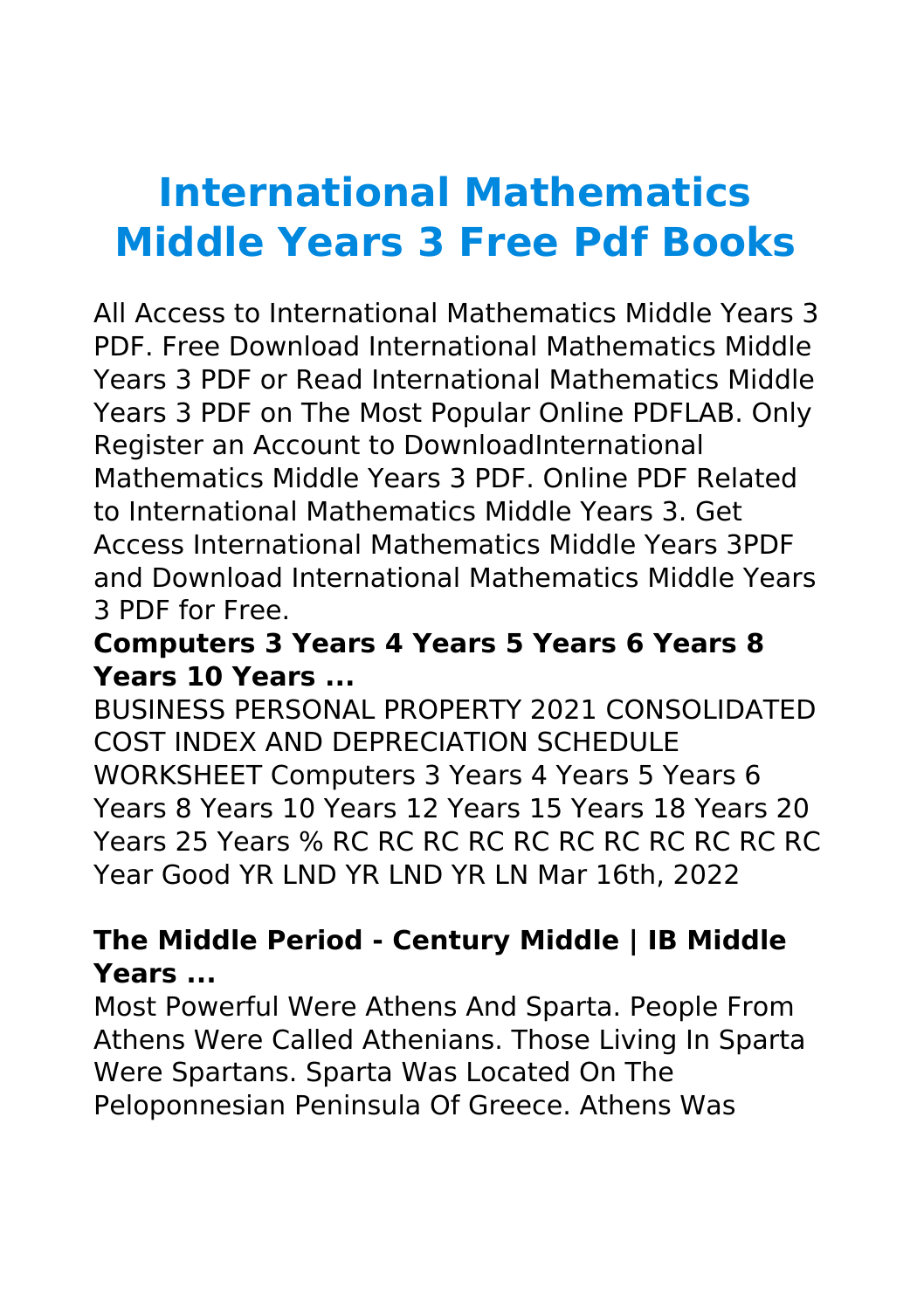Located On The Attic Peninsula In A Region Called Attica. Govenment In Greece Athens May 19th, 2022

#### **International Mathematics For The Middle Years, Volume 3,**

Mathematics And Science Assessments // ISBN:1568061919 // Elliott A. Nedrished, Jeanne E. Griffith // Jan 1, 1992 // 136 Pages The Jun 1, 2010 // Mathematics // David Turner, W. R. J. Waite // Providing Complete Coverage Of The 2009 Edexcel IGCSE Mathematics Specification, This Engaging Jan 21th, 2022

# **Low (L) 2-5 Years Medium (M) 5-15 Years High (H) >15 Years**

ISO 12944 Is A Widely Accepted Standard That Describes Corrosive Environments And Specifies Paint Systems. Relevant For The Process Of Selection The Most Suitable Paint System Are Parts 2 And 5 In Which Part 2 Helps To Quantify Th Jan 14th, 2022

#### **28 Years 27 Years 21 Years - Liberty.edu**

R S 28 Years Dr. Sandra V. Rumore Professor Of Mathematics 21 Years Mr. Robert C. Rencher, Jr. Associate Professor Of Business 28 Years Mr. Robert N. Mateer Feb 12th, 2022

#### **Years 10 & 11 Middle Years Programme Curriculum …**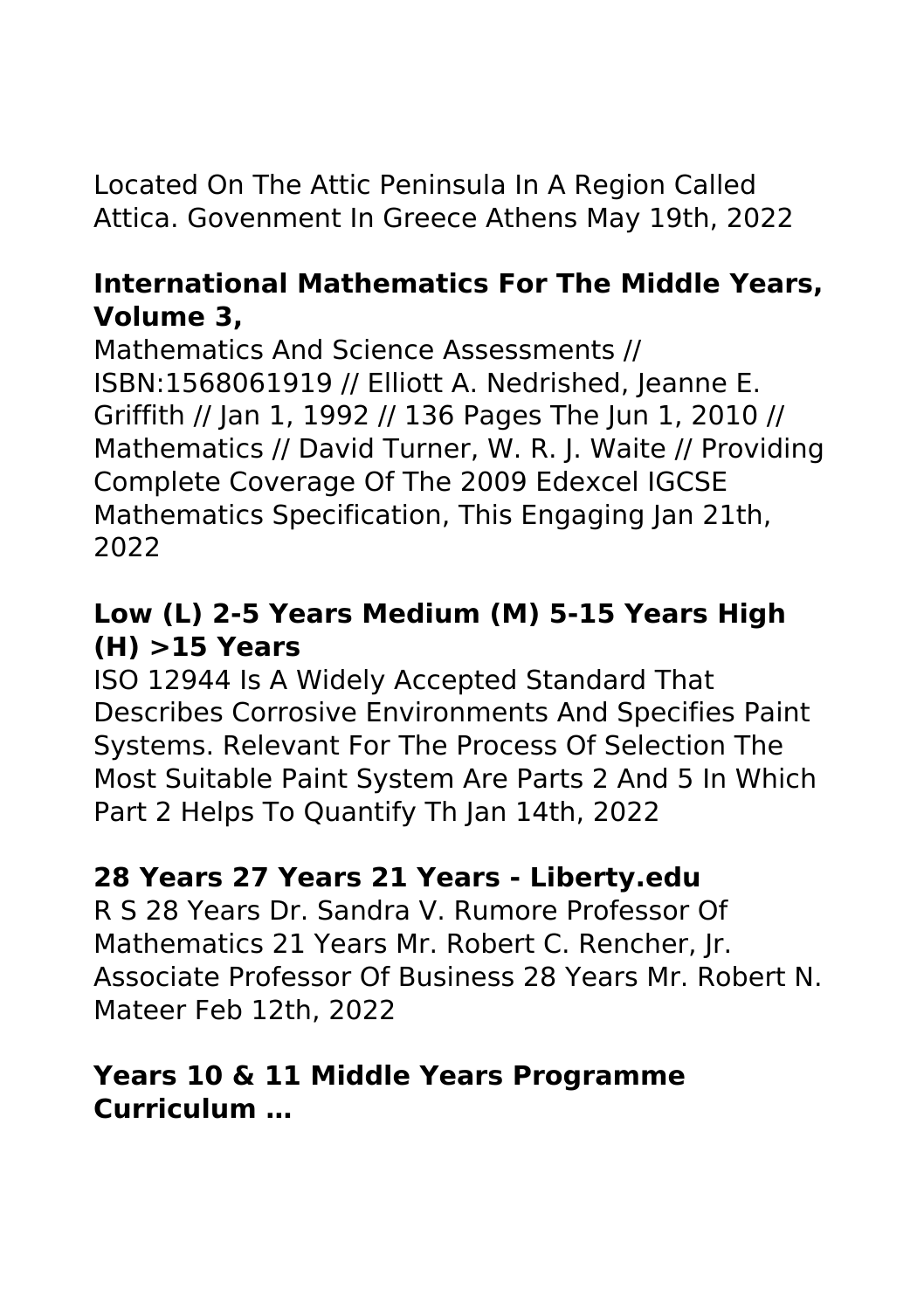Curriculum Developers Of The Middle Years Programme Have Shared A Common Concern To Prepare Young People For The Changing Demands Of Life In The Twenty-first Century. All Students At ISN In Years 7 To 11 Are Enrolled In This Programme. The MYP Has Been Devised To Guide Students In Their Jun 6th, 2022

#### **Introduction To Slope For Middle Years Mathematics**

• The Equations Of The Two Lines In Slope - Y-intercept Form. Direct Instruction: Structured Overview And Demonstration • Parallel Lines • Equations Of Lines Were Used To Illustrate The Elationship Between Slope And Parallel Lines. • Intersecting Lines • Equations Of Lines Wer Mar 19th, 2022

# **Teaching Mathematics Foundations To Middle Years**

2, Stripping Asjiah I, Ssd 2 Module 4 Exam Quizlet Fullexams Com, Ss Gb, Super Sentences Perfect Paragraphs Quick Practice Pages That Scaffold Key Writing Skills And Prepare Students For Standardized Tests Mack Lewis, Storms My Jan 3th, 2022

#### **International Baccalaureate Middle Years Programme Parent ...**

1 Arts Visual Arts And Performing Arts 2 Individuals And Societies (Humanities) History, Civics, Geography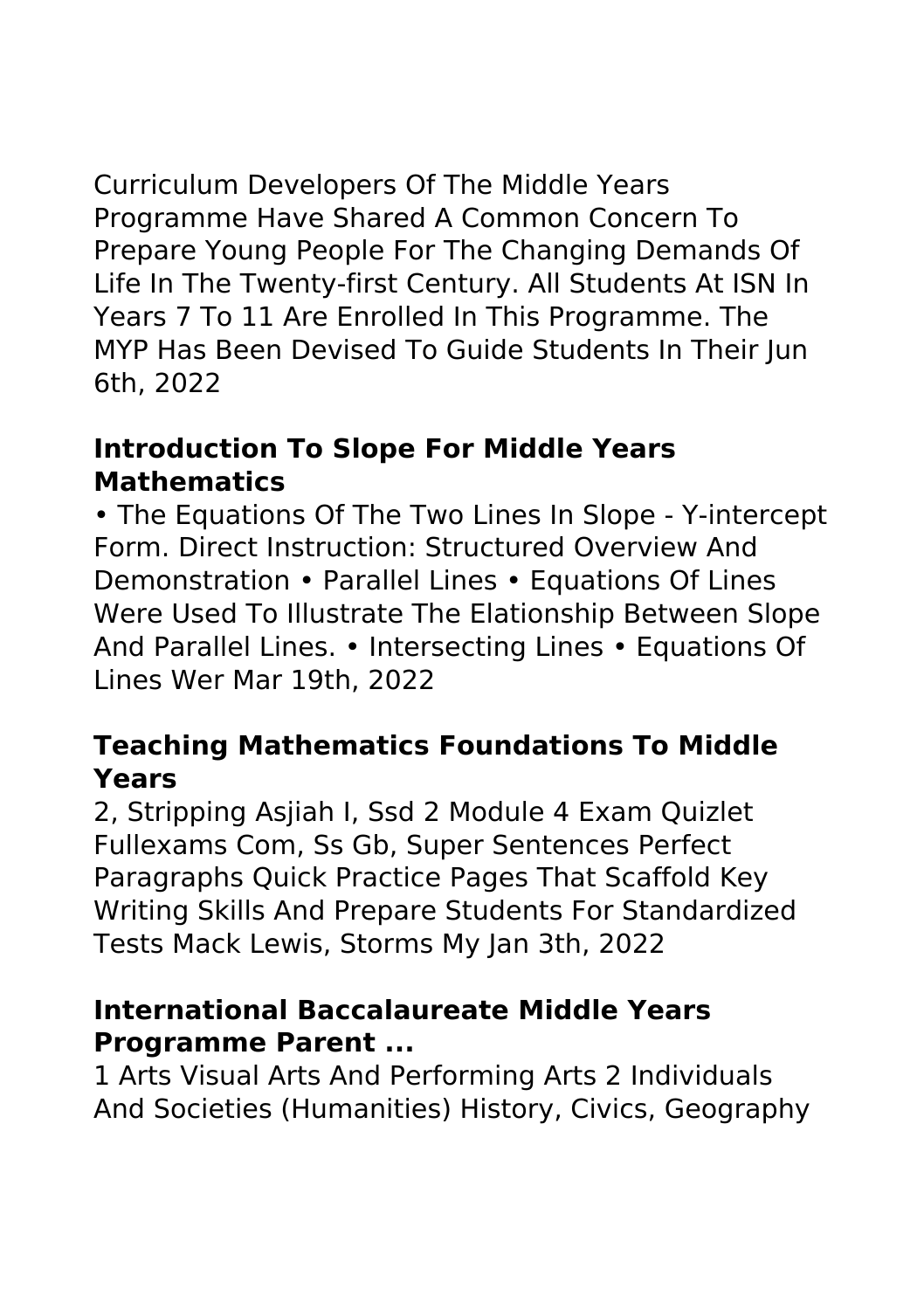And Economics 3 Language And Literature 4 Language Acquisition Spanish, French, Hindi 5 Mathematics 6 Sciences Physics, Biology And Chemistry 7 Physical And Health Education 8 Design Jun 17th, 2022

#### **The Middle Years Programme - International Baccalaureate**

The International Baccalaureate Aims To Develop Inquiring, Knowledgeable And Caring Young People Who Help To Create A Better And More Peaceful World Through Intercultural Understanding And Respect. To This End The Organization Works With Schools, Governments And International Organizations To Develop Challenging Programmes Of Jan 16th, 2022

#### **International Baccalaureate Middle Years Programme Award**

Basic Understanding Of Many Concepts And Contexts, With Occasionally Significant Misunderstandings Or Gaps. Begins To Demonstrate Some Basic Critical And Creative Thinking. Is Often Inflexible In The Use Of Knowledge And Skills, Requir-ing Support Even In Familiar Classroom Situations. 4 Produces Good Quality Work. Communicates Basic Mar 6th, 2022

#### **International Baccalaureate Middle Years Programme …**

In Science. IV. MYP EAssessment Students Seeking IB MYP Course Results Or The IB MYP Certificate Must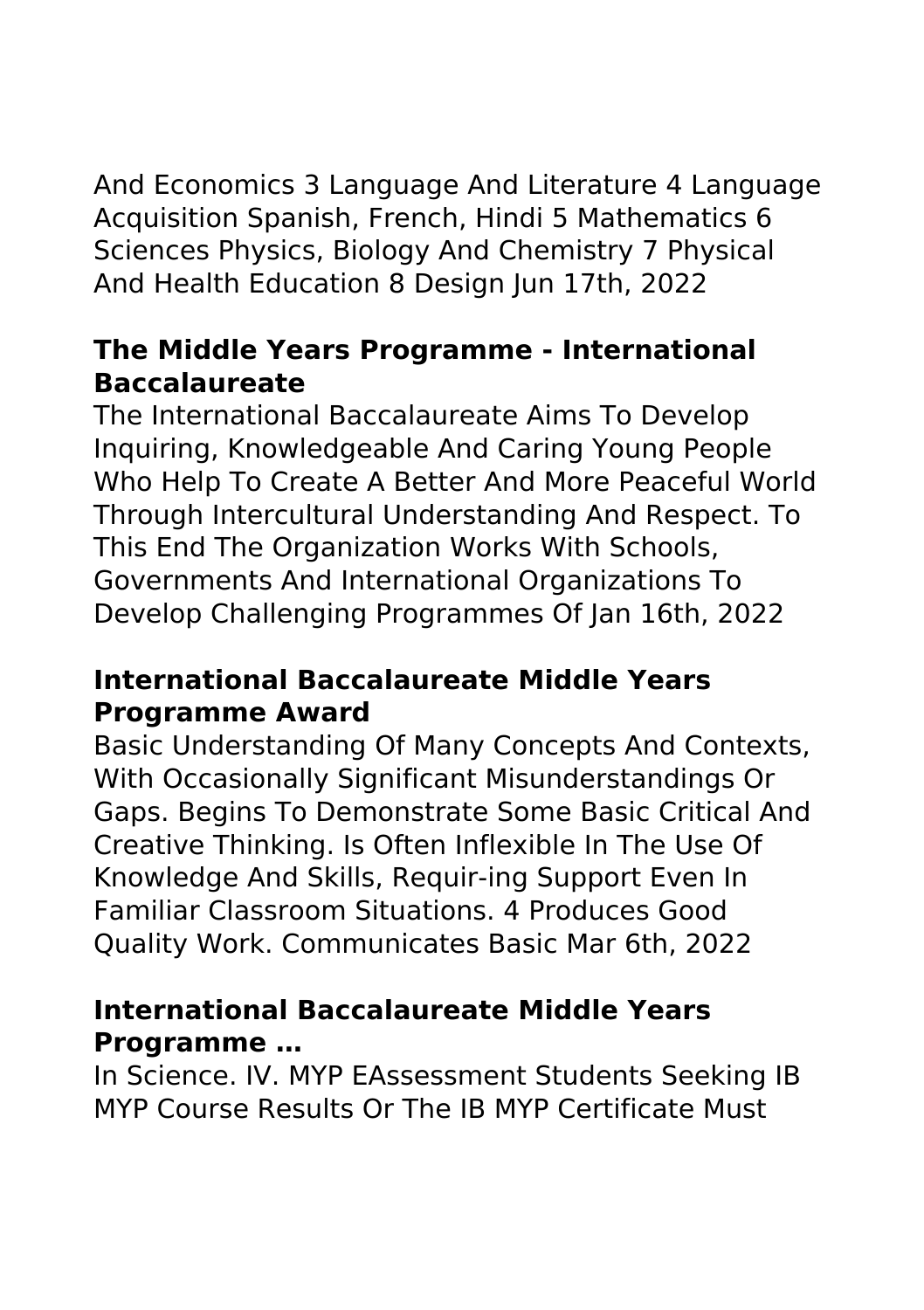Demonstrate Their Achievement Of The Subject Group's Objectives By Completing An End-of-course Onscreen Examination. On-screen Exam-inations Are Formal External Examinations, And Are Av May 19th, 2022

#### **International Baccalaureate (IB) Middle Years Programme …**

Earth Science (Integrated Sciences) Bringing Together Geography And Science To Explore The Formation Of The Earth And Solar System, And How Earth Slowly Became The World We Know Today. Systems Models Orientation In Space And Time: Natural Landscapes And Resources Collisions Of Chunks Mar 11th, 2022

#### **The International Baccalaureate (IB) Middle Years Programme**

The Middle Years Programme (MYP) Is A Program Of International Education Designed For Students Aged 11–16, A Period That Is A Particularly Critical Phase Of Personal And Intellectual Development. It Provides A F May 10th, 2022

#### **International School Of Paris IB Middle Years Programme**

International School Of Paris IB Middle Years Programme MYP Handbook 2018-19 Reception@isparis.edu | Www.isparis.edu 6, Rue Beethoven, 75016 Paris, France | T: +33 (0)1 Mar 5th,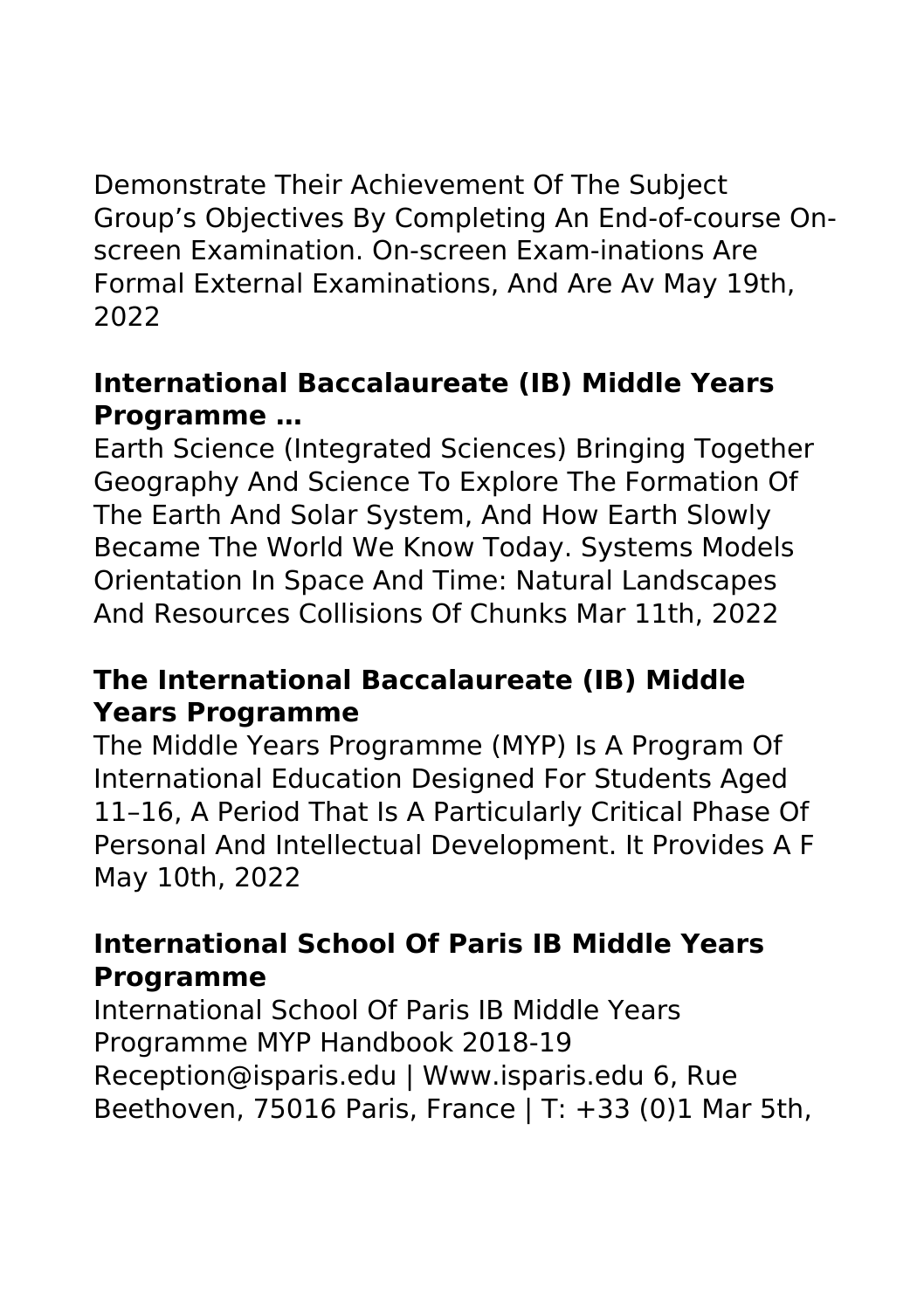# 2022

#### **International Baccalaureate Middle Years Programme Subject ...**

MYP Arts Courses Are Formally Assessed As Visual Arts (visual Art, Media Or Integrated Visual Arts) Or Performing Arts (drama, Music, Dance Or Integrated Performing Arts). MYP EPortfolios Are Marked By Students' Classroom Teachers Against Published C Jun 17th, 2022

#### **INTERNATIONAL BACCALAUREATE MIDDLE YEARS …**

Middle Years Programme (MYP) From Year 7 (MYP 1) Through To Year 11 (MYP 5). There Are Three Homeroom Classes At Each Year Apr 19th, 2022

# **The International Baccalaureate Middle Years Programme In ...**

1/2/17 Using Rubicon Atlas For MYP Planning . 1/18/17 Lines Of Inquiry And Inquiry Questions . 2/1/17 MYP Objectives, Summative Assessment . 2/15/17 The Approaches To Learning . 3/22/17 Action, Content, And Learning Process . 4/5/17 Unit Planning Work Session . 4/26/17 Formative Assess May 14th, 2022

#### **Middle Years Program - Kodaikanal International School**

Kodaikanal International School MYP Handbook May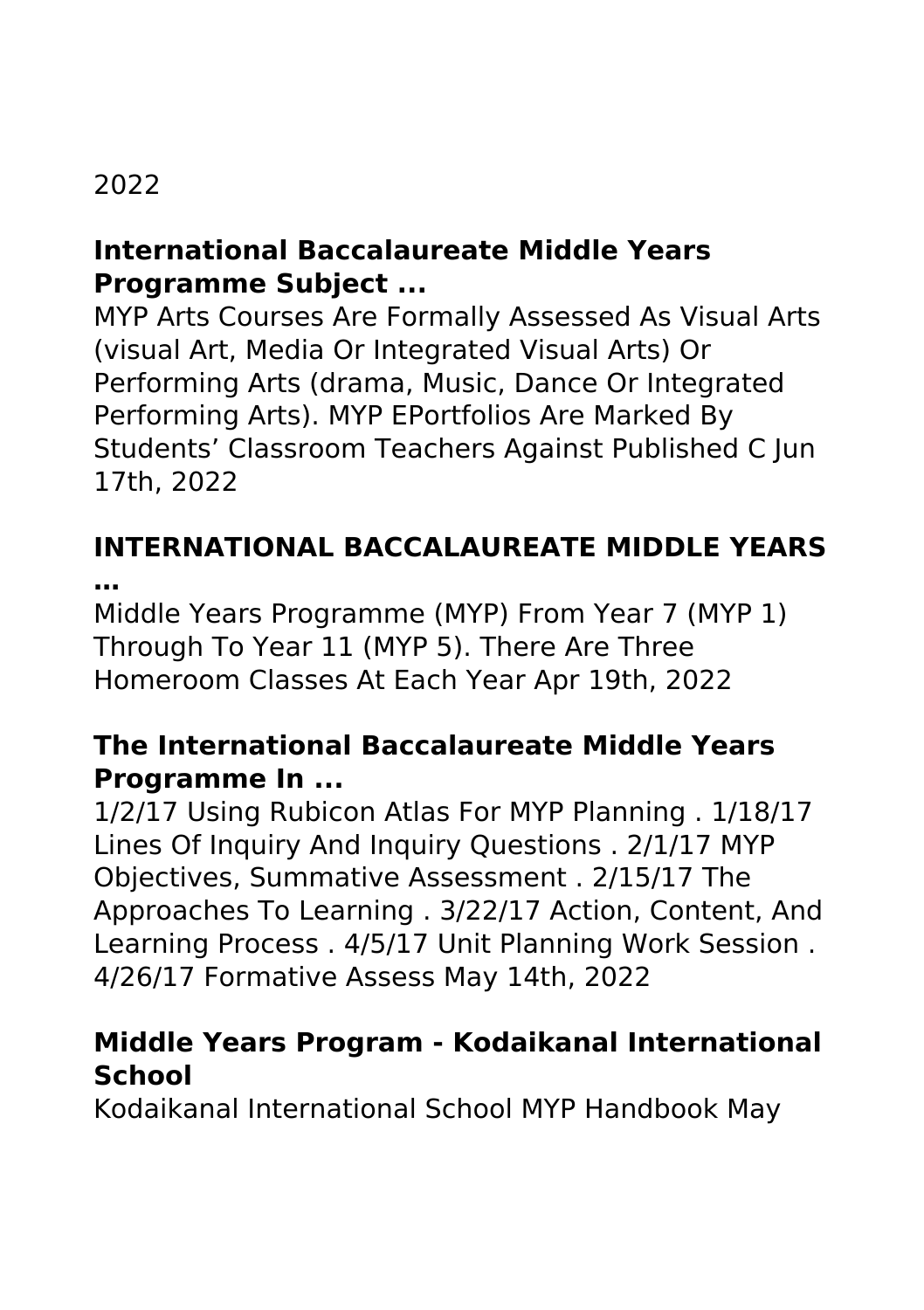2009 Page 4 Thinkers They Exercise Initiative In Applying Thinking Skills Critically And Creatively To Recognize And Approach Complex Problems And Make Reasoned, Ethical Decisions. Communicators They Understand And Express Ideas And Information Confidently And Creatively In More Than Feb 13th, 2022

#### **Emirates International School Jumeirah Middle Years ...**

Jun 20, 2017 · Provide Opportunities To Develop The Attributes Of The IB Learner Profile And ATL Skills. ... SKILLS : Creating Posters And Awareness For The School Canteen To Promote Healthy Eating And Drinking HEALTH: Helping Measure Fitness Of Athletes In A School Sports Team You Are A Jan 21th, 2022

# **The International Baccalaureate Middle Years Programme At ...**

Software To Create Posters Using Their Own Photograph And The IB Learner Profile Trait It Best Illustrated. The Results Are Stunning And Will Be Visiting The Walls Of Westland Soon.

LEARNERPROFILETRAITS ARE RE-IMAGINED THROUGH COMPUTER DESIGN! Lat InoAmer IcanHer Itage Wal KingTour The National Park Service Has Created A Jan 11th, 2022

# **International Baccalaureate Middle Years**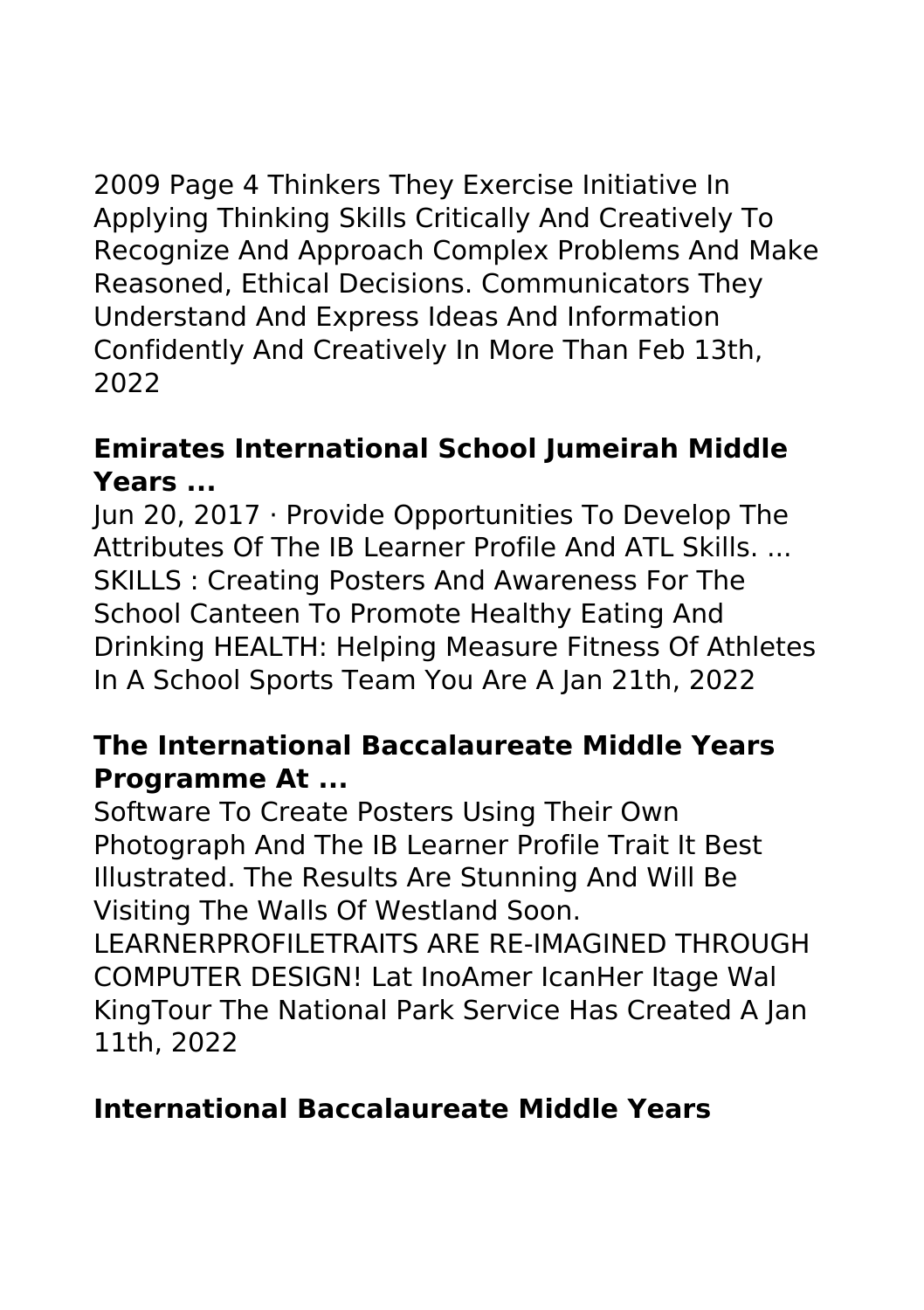# **Programme (MYP)**

Middle Years Programme The International Baccalaureate (IB) Middle Years Programme (MYP) Aims To Meet The Educational Needs Of Students Between The Ages Of 11 And 16. Young People At This Stage Of Their Education Require An Engaging And Holistic Curriculum That … Feb 2th, 2022

#### **International Baccalaureate Middle Years Program @ Talley ...**

8th Grade ELA- 3rd Marking Period- Flowers For Algernon By Daniel Keyes Students Will Focus On The Statement Of Inquiry- "Intellectual Capability Determines How A Character Develops His Perspective And Point Of View Of The World As Well How He Establishes His Own Identity And Relationships With Others." Feb 12th, 2022

#### **Mathematics I Mathematics II Mathematics III Pearson ...**

Integrated High School Mathematics Common Core ©2014. ALL Online Components Are Easily Accessible In This Central Location. Online Access Includes A Wealth Of Assets, Such As The Complete Write-In Student Worktext, Worksheets, Interactive Online Activities, My Math Videos, And Online Assessm Feb 7th, 2022

# **IAL Mathematics, Further Mathematics And Pure**